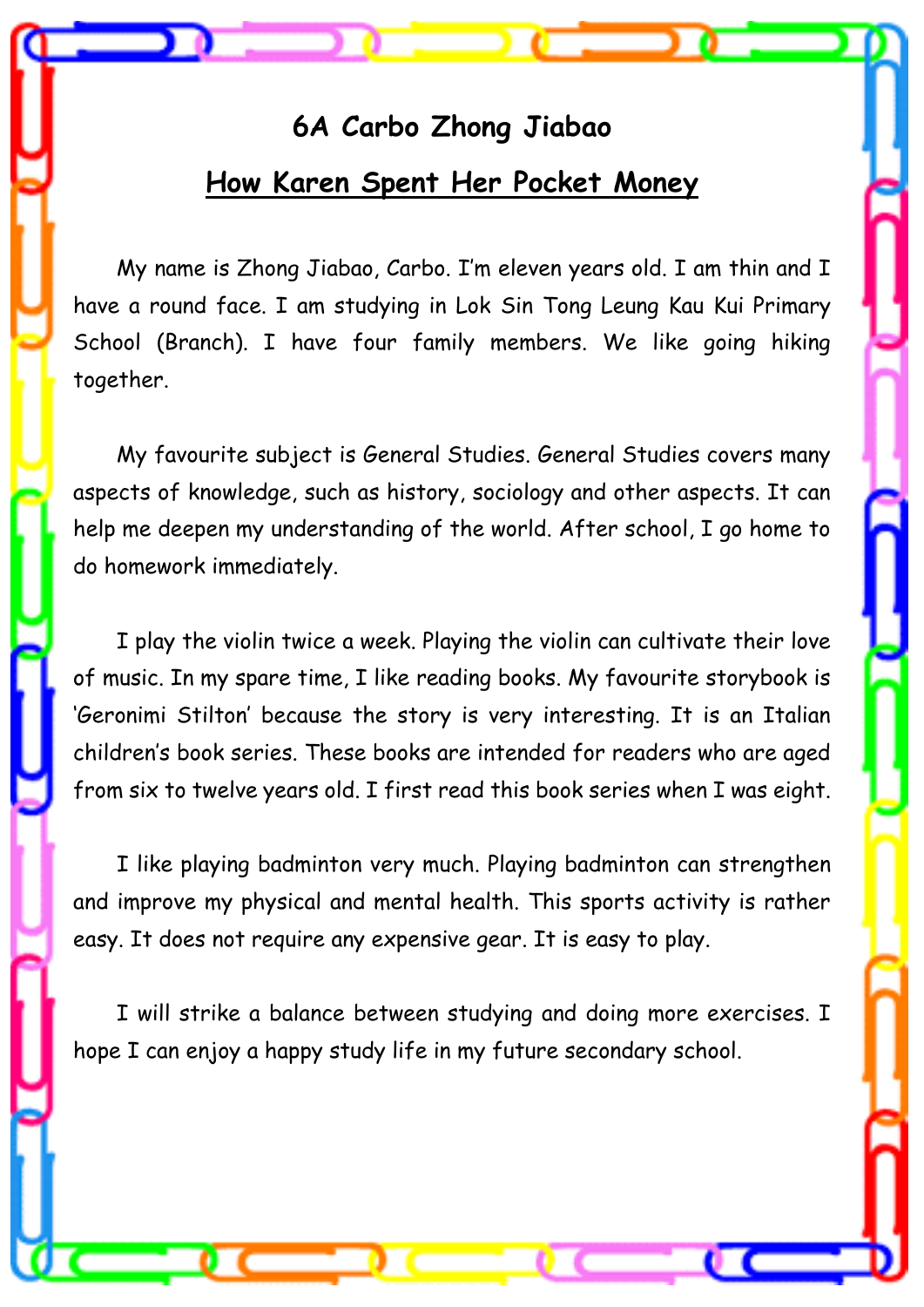### **6B Gordon Chan Chun Long**

#### **An Accident at Home**

Yesterday, Peter's mother was cooking soup because it was her friend's birthday. Suddenly, her mobile phone rang in the living room. She wanted to pick the phone call but she didn't remember that she was cooking.

She went to answer the phone call but she didn't turn off the stove after she had gone out of the kitchen.

Peter came home after playing basketball. He went to the kitchen to wash his hands. He saw the burning pot and said, 'Great! I can have soup today. I like soup best.' He tried to open the lid of the pot and took a look at what the soup was but he accidentally poured the soup on the ground and burnt himself.

Peter's father found that Peter was hurt so he called the ambulance quickly. Peter was sent to the hospital. Peter had to stay in the hospital for a few days.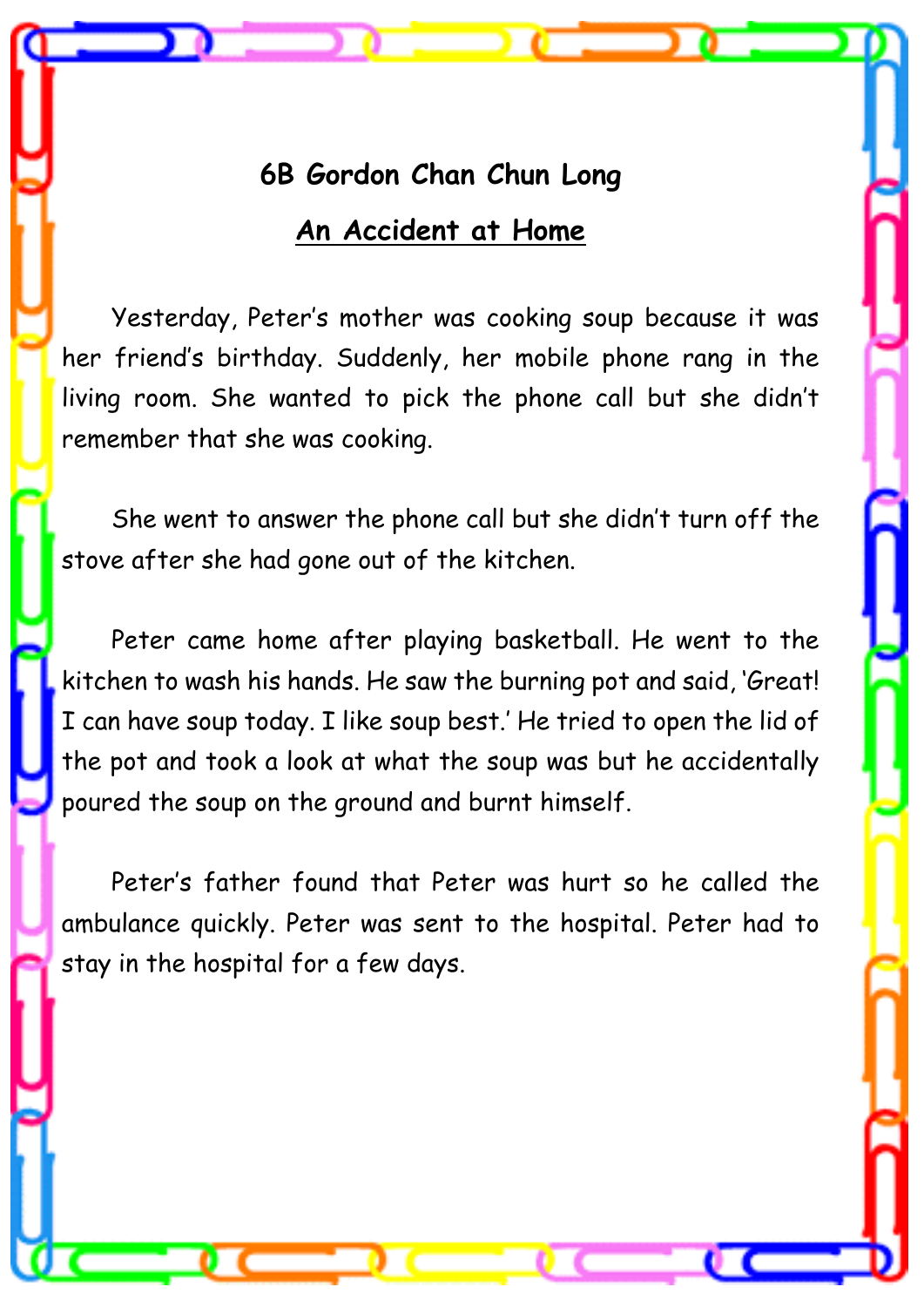# **6C Vincent Yung Yiu Sen Myself**

 My name is Vincent. I am eleven years old. I have short hair. I am a strong boy. I look fat but I am not short.

I am studying in Lok Sin Tong Leung Kau Kui Primary School (Branch). I live in Tin Shui Wai with my parents and two sisters. I have an aunt, an uncle and a grandma too. I play card games with them and we often watch TV together.

My favourite subject is Visual Arts because I like drawing pictures and doing crafts. I go to the library when I finish school. I draw pictures in my spare time. I go to tutorial classes with my good friend at weekends. I seldom play computer games because it hurts my eyes. I like reading Sherlock Holmes because I like detective stories. I like playing badminton too because it is easy to play.

I will work harder and harder for my future study. I look forward to having good teachers, classmates, friends and I will try my best in the secondary school.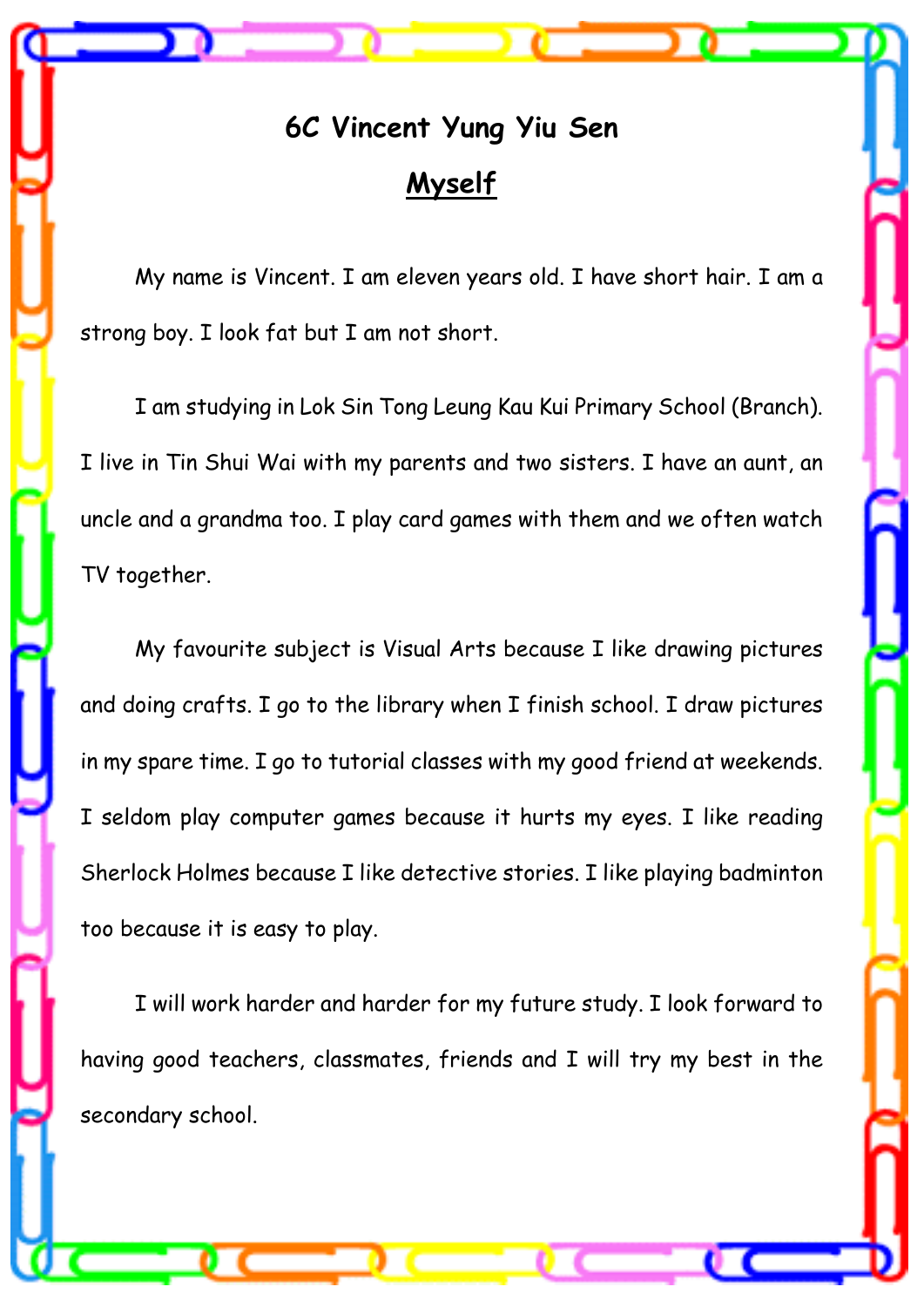# **6D Mandy Chan Yu Lam Myself**

 My name is Mandy. I am ten years old. I have long hair and small eyes. I am now studying in Lok Sin Tong Leung Kau Kui Primary School (Branch). I live with my mother and two brothers. During my free time, I enjoy watching cartoon programmes and TV dramas with them. I like dancing too because it's cool.

 I like English because I can talk to people around the world easily. I also enjoy going out with friends at weekends. I play badminton once a week because it keeps me healthy. I like the movie *Harry Potter* because the content is very rich and interesting. I like dancing because it's cool.

 In the future, I aspire to become a YouTuber and earn money through increasing my fan base. When I go to my new secondary school, I want to make more friends by joining more activities.